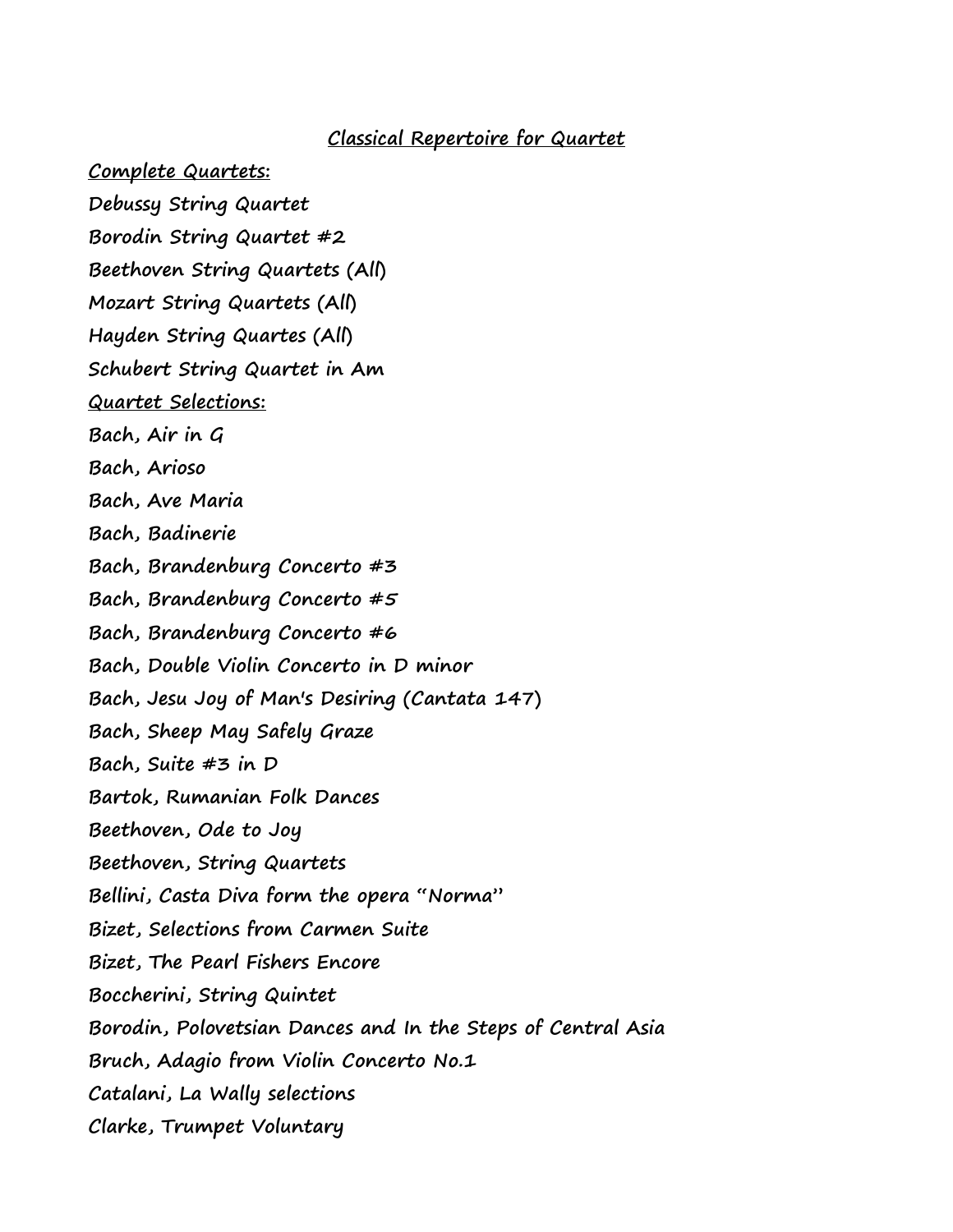**Corelli, Menuetto Debussy, Clair de Lune Debussy, Girl with the Flaxen Hair Delibes, Flower Duet Donizetti, Una Furtiva Lagrima from L'Elizir d'Amore Elgar, Nimrod from the "Enigma" Variations Elgar, Salut D'Amour Elgar, Chanson Nuit Faure, Pavanne Faure, Pelleas and Melisande Faure, Cantique de Jean Racine Faure, Sicilienne from Pelleas et Melisande Franck, Panis Angelicus Gade, Tango Jalousie Gade, Tango Por Una Cabesa Gershwin, Porgy and Bess Selections Gounod, Ave Maria Grieg, Anitra's Dance from Peer Gynt Suite Gluck, Melody Handel, Arrival of the Queen of Sheba Handel, Hallelujah Chorus Handel, La Rejouissance Handel, Hornpipe Handel, Water Music Hayden, String Quartets Jenkins, Palladio (DeBeers Diamond Music) \* Josephs, Wilfred "Theme from Pride and Prejudice" Kreisler, Schon Rosmarin Kreisler, Liebesfreud Kreisler, Liebeslied Martini, Plaisir D'Amour Marchello, Adagio from the Oboe Concerto in d minor**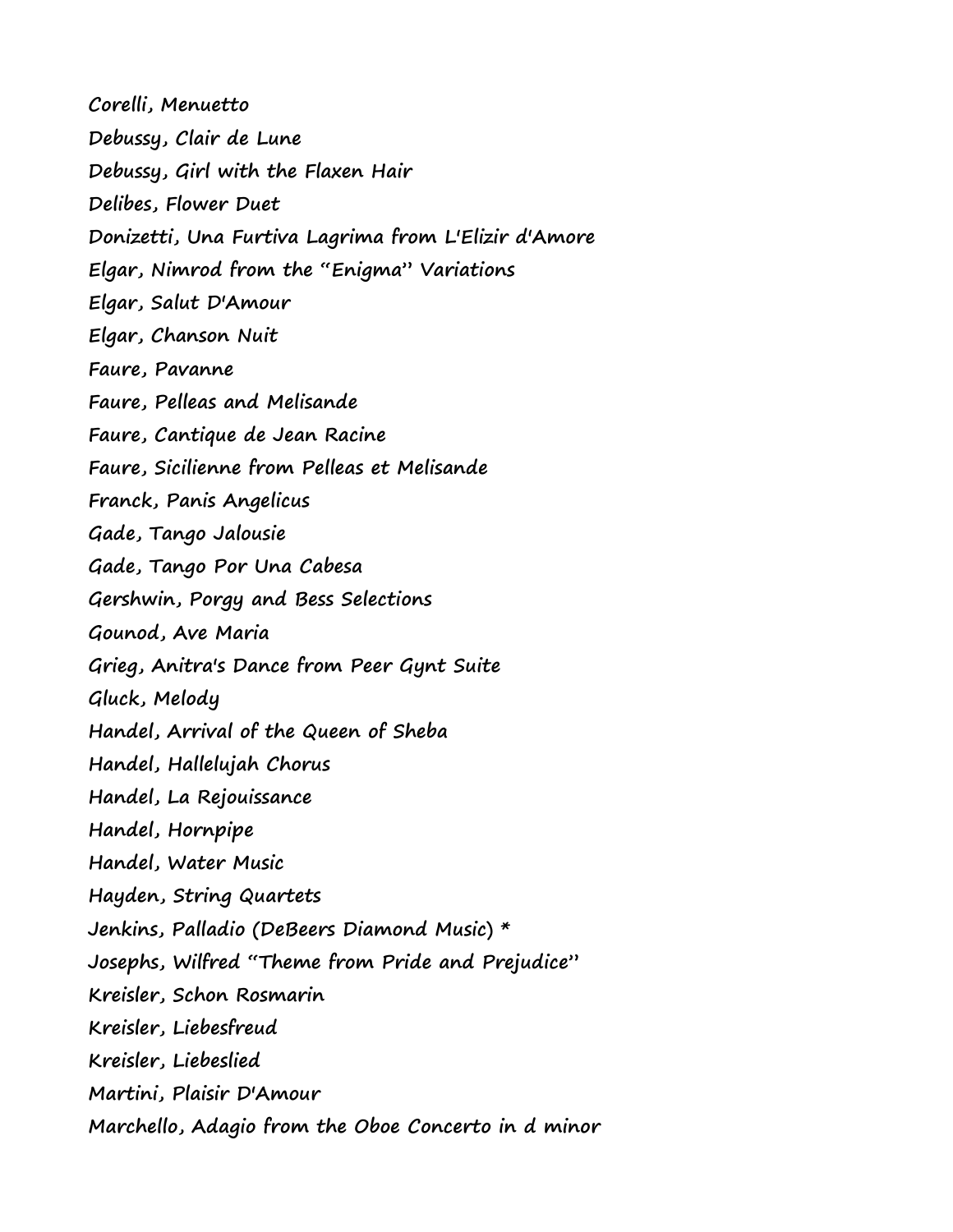**Mascagni, Intermezzo from Cavalleria Rusticana**

**Massenet, Elegie**

**Massenet, Meditation from "Thais"**

**Mendelssohn, Wedding March from Midsummers Night Dream**

**Mouret, Rondeau**

**Mousorgsky, Gopak**

**Mozart, Andante from the Piano Concerto No. 21 (Elviara Madigan)**

**Mozart, Non Piu Andrai from Marriage of Figaro**

**Mozart, Eine Kleine Nactmusik**

**Mozart, Exsultate Jubilate**

**Mozart, Marriage of Figaro**

**Mozart, Piano Concerto No. 21 (for string quartet)**

**Mozart, Queen of The Night Aria**

**Mozart, String Quartets**

**Mozart, Symphonie #40 for string quartet**

**Mussorgsky, Promenade from Pictures at an Exhibition**

**O'Connor, Appalachian Waltz \***

**Pachelbel, Canon in D**

**Paradis, Sicilienne**

**Pergolesi, Nina** 

**Prokofiev, Gavotte from the Classical Symphony**

**Prokofiev, Troika from Lieutenant Kije**

**Puccini, Humming Chorus from Madame Butterfly**

**Puccini, La Rondine**

**Puccini, Nessun Dorma from Turandot**

**Puccini, Un Bel Di from Madame Butterfly**

**Puccini,E Lucevan le Stelle**

**Puccini,O Mio Babbino Caro** 

**Puccini,Recondita Armonia**

**Purcell, Hornpipe and Air**